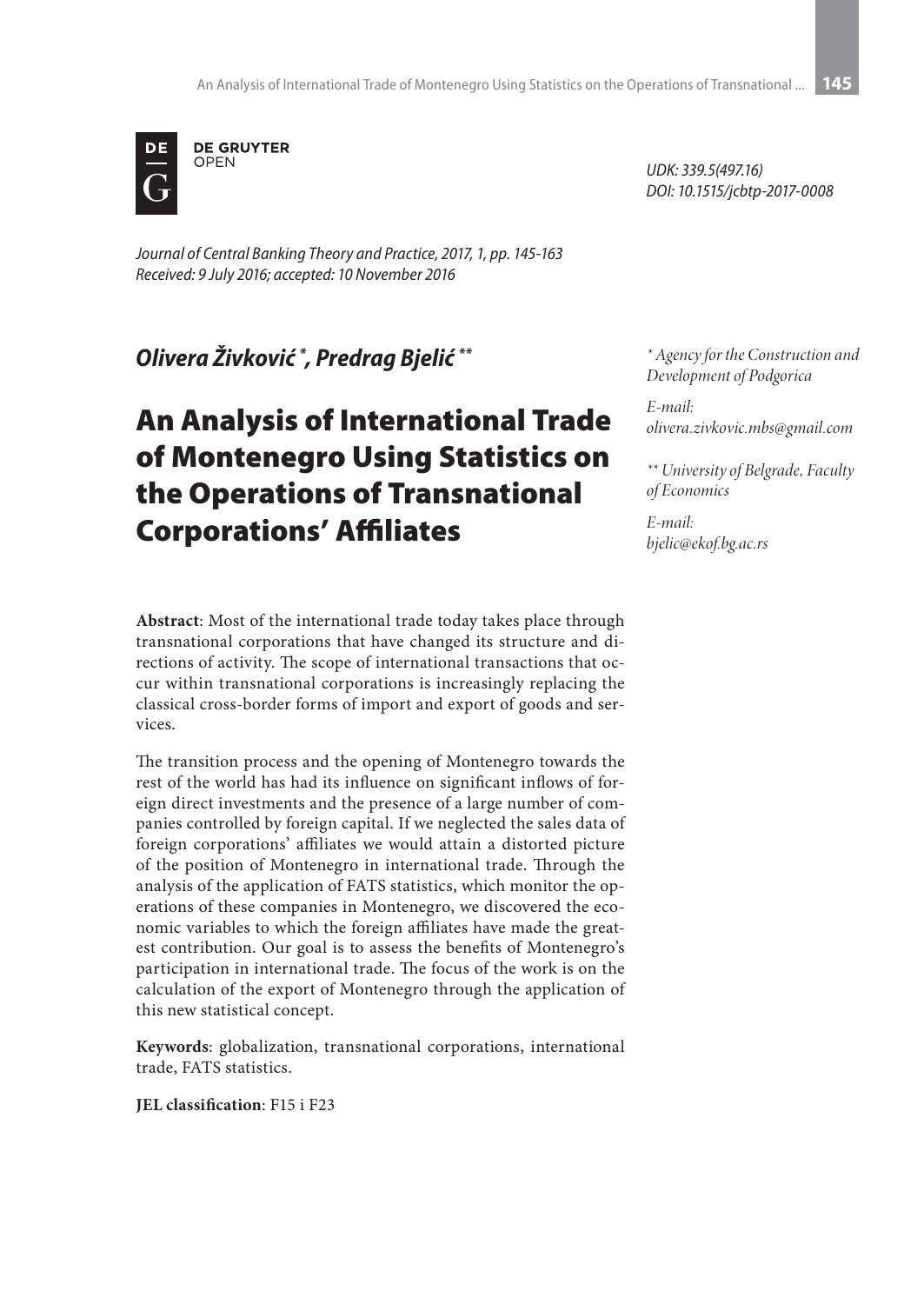#### **Introduction**

The last thirty years have been marked by an intense process of globalization. Globalization entails the removal of barriers for free trade and a closer integration of national economies, and may therefore be considered a driver for the welfare of everyone in the world, especially for the poor (Stiglitz 2002, p.9). The liberalization of capital and trade flows has dynamically intensified, as well as the free movement of factors of production. The resulting changes have led to the interconnectedness and interdependence between countries and the creation of new conditions in the world economy. The main drivers of these processes are transnational corporations, whose total number at the beginning of the 21<sup>st</sup> century has reached the figure of 82,000, and the number of their affiliates abroad 807,000. Their strength is best demonstrated by the fact that, in 2014, foreign affiliates of transnational corporations employed 75 million workers, generating USD 36 billion in sales and USD 8 billion in value added. Given that the world export of goods and services amounted to USD 23.4 billion in the same year, it is obvious that the sales of foreign affiliates exceeded the global exports by 50%. The exports of the affiliates of transnational corporations in 2014 amounted to a total of USD 8 billion, and therefore the foreign affiliates' exports constituted 1/3 of the world exports. If we subtract their exports from the total sales amount of foreign affiliates, we are left with the information on foreign affiliates' sales in their host countries. These sales in 2014 amounted to USD 28 billion, and were 20% higher than the total world exports (United Nations Conference on Trade and Development -UNCTAD, 2015). Therefore, the operations of foreign affiliates rapidly became an important part of international economy (Li, Whalley & Chen, 2010).

Given that international trade is an important part of the world economy, the statistical data about it must be credible and comparable. The need for statistical information on foreign trade is evident. In addition to the public sector, this data represents an important source of information for the private sector and for individuals. The most important use of foreign trade statistics is in compiling balances of payments, national accounts and some short-term statistics. It can also be of great assistance to companies for market research and the selection of commercial strategies. According to Kozlow (2006), in order to obtain information needed for assessing the economic impact of transnational corporations, it is necessary for companies to undertake direct research on the operations of their foreign affiliates, or alternative assessment methods. For the further development of FATS statistics, it is also necessary to organize the discussions surrounding it, so that the compilers may meet the needs of statistical data users (Yamaguchi, 2005).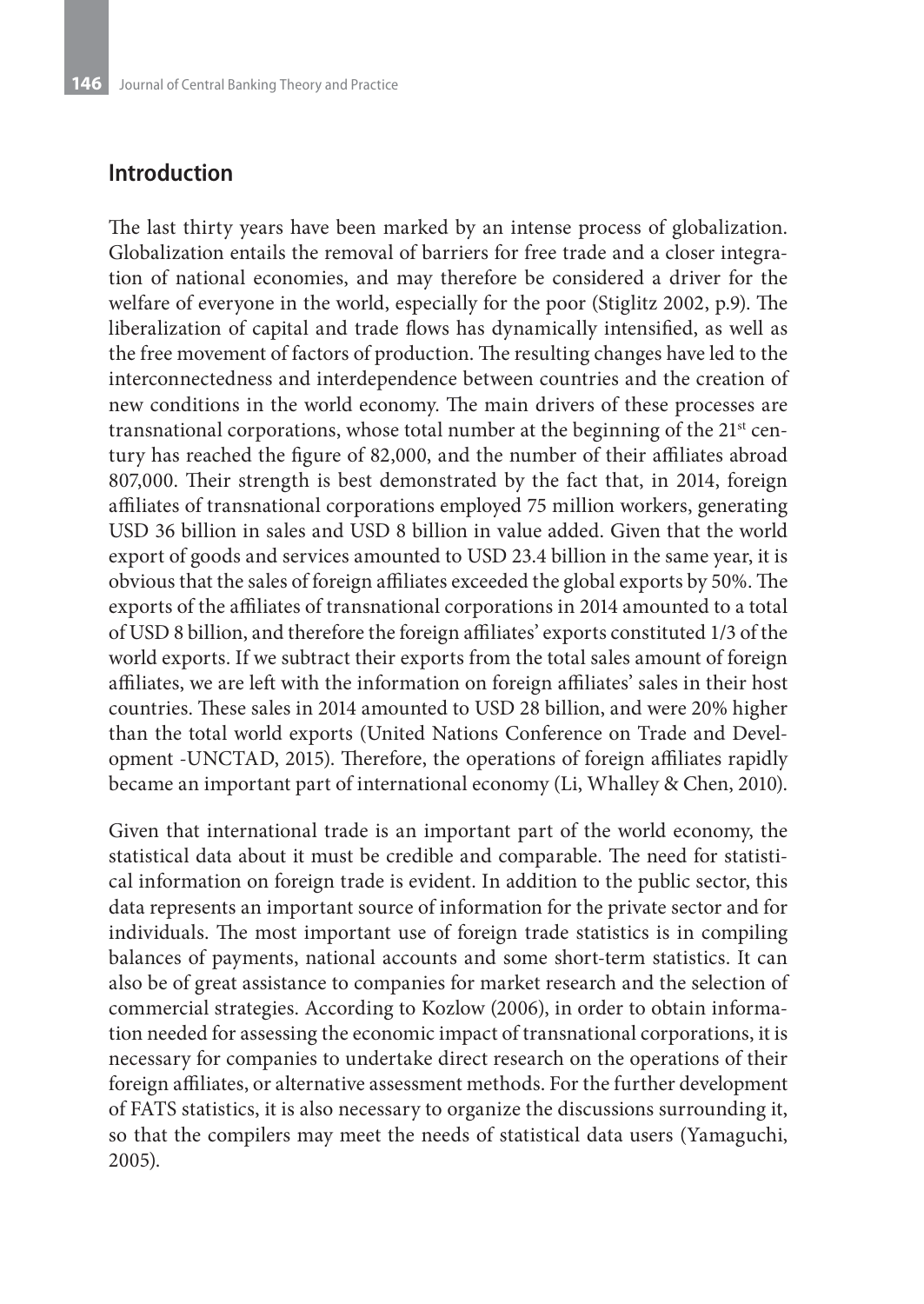As we have seen, exports of foreign affiliates exceed by far the exports of the parent countries of these companies. Classical foreign trade statistics do not take into account the exports carried out by affiliates of foreign companies, recording only the export of goods and services carried out between the countries. All this provides us with a wrong representation of the foreign trade of a country. Therefore, in the analysis of international trade it is necessary also to monitor the movement of foreign direct investments, i.e. to monitor the activities of transnational corporations, which the current system of analysis does not permit.

This new statistical tool, which is based on the operations of transnational corporations and the monitoring of capital by its "nationality", both for goods and services, is called *Foreign Affiliates Trade Statistics - FATS*. Thus, the international trade statistics, according to the FATS concept, imply that the sales of affiliates are attributed to the country of the capital's origin, rather than to the country from which the export had occurred.

International organizations have begun their activities related to the implementation of FATS statistics only by the end of the 20<sup>th</sup> century, while the World Trade Organization started publishing information on the application of FATS in 2003. However, the USA has started collecting and ordering data on their companies' global operations already in the 1950s, together with the data on foreign companies operating on its market.

According to the FATS concept, data is expressed at the level of one economy and may be collected as *inward* and *outward*. The *inward FATS* encompasses statistics on the activities of foreign affiliates operating in the country of the statistics compilers, while the *outward FATS* includes statistics on the activities of affiliates operating abroad that are controlled by the economy which compiles the statistics. The basic components that need to be defined when generating FATS statistics are: the country of origin of the capital, the method of data aggregation (by the country, according to industrial activities or according to the product), determination of variables, the method of collection and presentation of data (UN, EC, IMF, OECD, UNCTAD, WTO, 2012). It is recommended that the collected FATS variables should include at least these following basic measurements of foreign affiliates' operations: sales (turnover), employment, value added, export and import of goods and services, and the number of companies.

Larger economies have started declaring their FATS statistics much earlier than the smaller ones due to the fact that their compilation is very expensive and complicated. For smaller countries, statistics on international trade according to the FATS concept has just started developing, and due to financial and resource con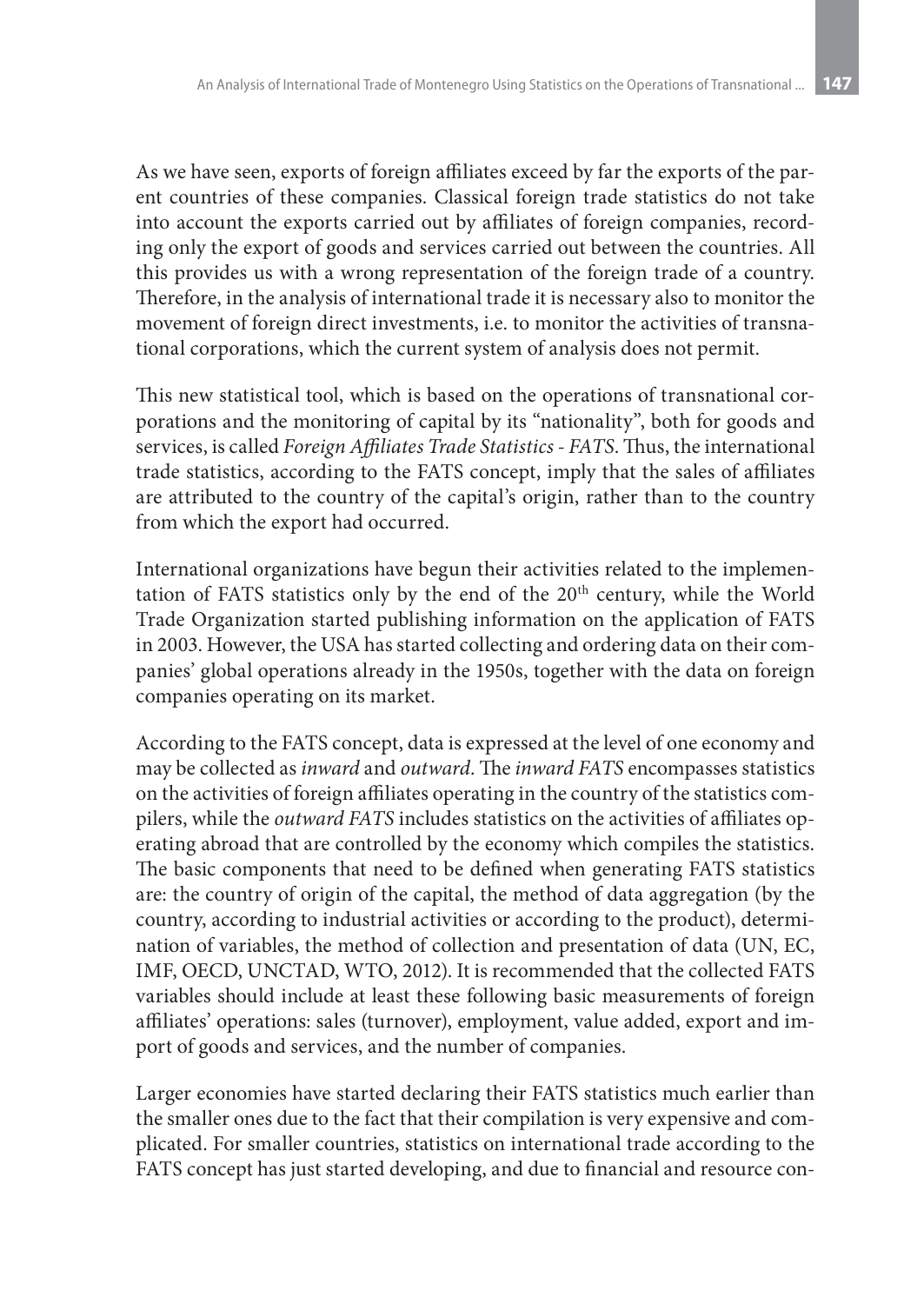straints, these countries cannot collect data on all foreign companies operating in their economies, or for all of their companies operating abroad, but they resort to the method of sample collection, and the statistics based on this concept are carried out every second or third year (Bjelić et al, 2010). In Montenegro, there has been no activity in the application of FATS statistics until 2014, when a pilot study on the operations of affiliates controlled by foreign business entities was conducted for the reference year 2013.

As it has already been stated, globalization is a process that cannot be avoided. Each country must carefully consider the effects of this process, in order to take advantage of the benefits it may provide. Therefore, the trade policy makers must be provided with the right information on the internationalization of its economies and on the complex relations within transnational corporations. The research done by using FATS statistics, which is analysed in this work, raises an additional question: which are the benefits that Montenegro has from its involvement in international trade? How many local production factors are contained in the Montenegrin export product? (Bjelić et al, 2010).

## **1. Position of Montenegro in international investment flows and international trade**

#### **1.1. Montenegro in international investment flows**

For countries of the Western Balkans, including Montenegro, participation in global flows of foreign direct investment is a vital issue. Of late, foreign capital has significantly influenced the increase of the economic activity in these countries. The level of foreign investment in countries of the Western Balkans had been very low until 2005, while in the period 2005-2007, there was an expansion of capital flows in the region. Individually, Serbia and Croatia have managed to attract most foreign investment, while Montenegro is distinguished by a high inflow of FDI per capita. Most of the capital came from European Union countries, primarily in the banking sector and the telecommunications sector. The financial crisis influenced a decline in foreign investments in the region, except in Albania and Montenegro, which recorded increases in 2009. The consequences of the crisis were felt also in the following years, so the inflow of foreign capital in Western Balkan countries in 2012, for example, constituted only a third of the foreign capital that had been invested in the region in the record year of 2008.

Table 1 shows that there are significant differences in the inflow of foreign direct investment per capita among countries of the region. In the period from 2008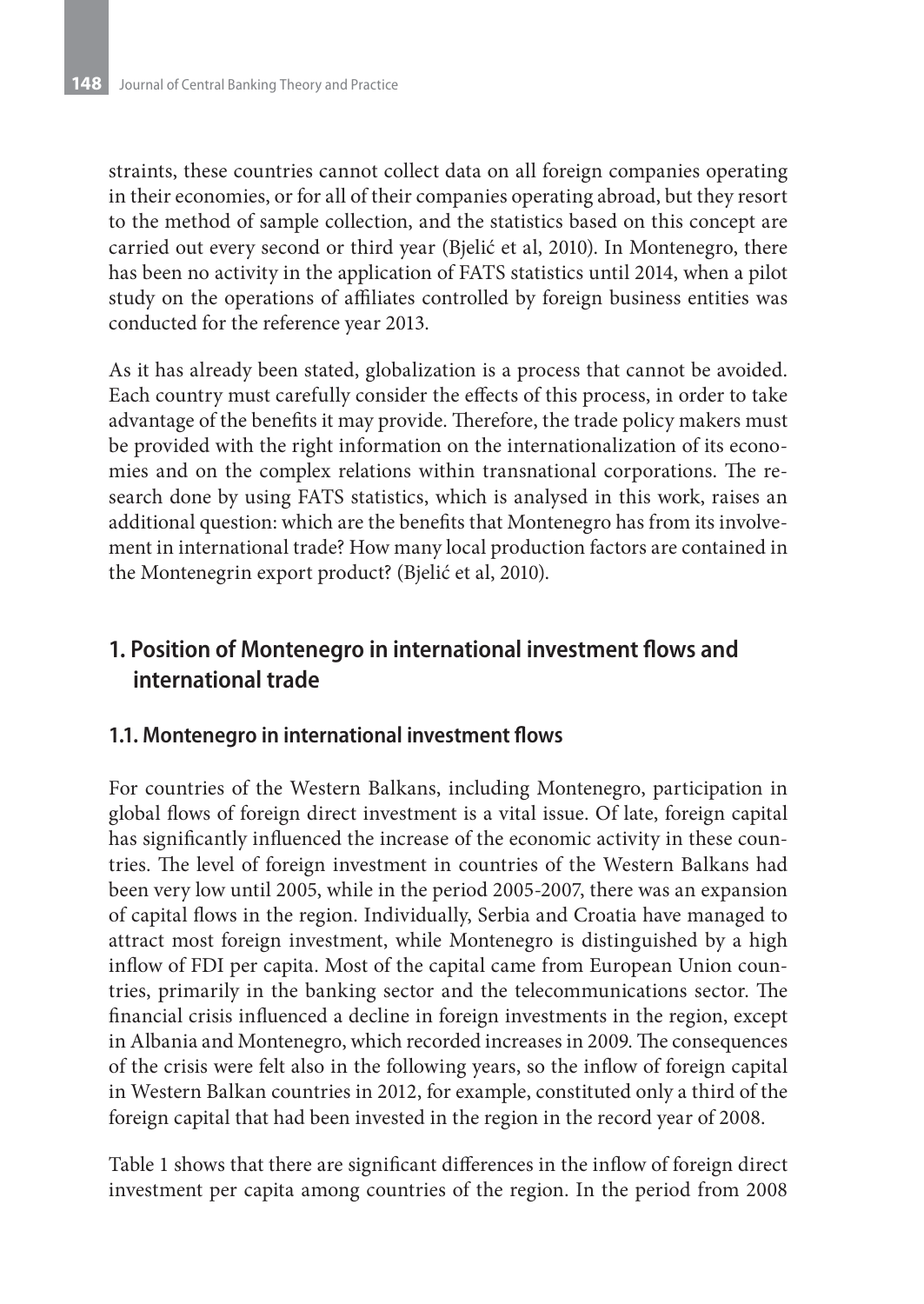to 2014, Montenegro had the highest average inflow of FDI per capita, in the amount of USD 1,237, followed by Croatia with the inflow of USD 563, and then Serbia and Albania with the influx of USD 321. In the analysed period, Montenegro registered the record inflow of FDI per capita of USD 2,466 in 2009. Interestingly, the cumulative FDI inflow per capita in the same year in all the countries in the region was one third less than the inflow per capita made by Montenegro (UNCTADSTAT, 2015). According to the data of the European Bank for Reconstruction and Development, Montenegro ranked first among all world economies analysed, based on the inflow of FDI per capita in 2008 of USD 1,186. In the same year, based on its share of FDI in GDP, Montenegro was ranked first in the group of Central and Eastern Europe countries (European Bank for Reconstruction and Development – EBRD, 2008).

|                        | Average FDI<br>inflow per capita<br>2008-2014 | FDI inflow<br>per capita in<br>2009 | Average FDI<br>inflow in GDP<br>percentage | FDI inflow<br>in GDP<br>percentage in |  |
|------------------------|-----------------------------------------------|-------------------------------------|--------------------------------------------|---------------------------------------|--|
|                        | (USD)                                         | (USD)                               | 2008-2014                                  | 2009                                  |  |
| Albania                | 321                                           | 316                                 | 8,1                                        | 8,3                                   |  |
| Bosnia and Herzegovina | 125                                           | 65                                  | 2.7                                        | 1.5                                   |  |
| Croatia                | 563                                           | 707                                 | 3.9                                        | 4.9                                   |  |
| Macedonia              | 157                                           | 279                                 | 3.2                                        | 2,1                                   |  |
| Serbia                 | 321                                           | 340                                 | 6.1                                        | 6,9                                   |  |
| Montenegro             | 1.237                                         | 2.466                               | 17.9                                       | 36.9                                  |  |

**Table 1: FDI inflow per capita and in GDP percentage in the Western Balkan countries**

Source: UNCTADSTAT, 2015, *Foreign direct investment: Inward and outward flows and stock, annual*, 1980-2014, New York and Geneva, Internet, http://unctadstat.unctad.org/wds/ TableViewer/tableView.aspx?ReportId=96740, 09∕10∕2015. Authors` calculation.

The importance of foreign direct investments in the Western Balkans countries is best illustrated by its share in the gross domestic product. For example, in the period 2008-2014, these funds accounted for 17.9% of GDP in Montenegro, 8.1% of GDP in Albania, and 6.1% of GDP in Serbia. Bosnia and Herzegovina had the lowest share of FDI inflow of 2.7% of GDP. In 2009, Montenegro achieved a record percentage of FDI inflow in GDP, when its share amounted to 36.9%. All these indicators point to a significant impact of foreign investments on the economies of these countries.

The period of expansion of foreign investment in these countries has caused an increase in the economic activity, low inflation and a reduction in unemployment. However, even in the years of growth, countries in the region registered the current account deficit, as a result of their rapid development. It was mostly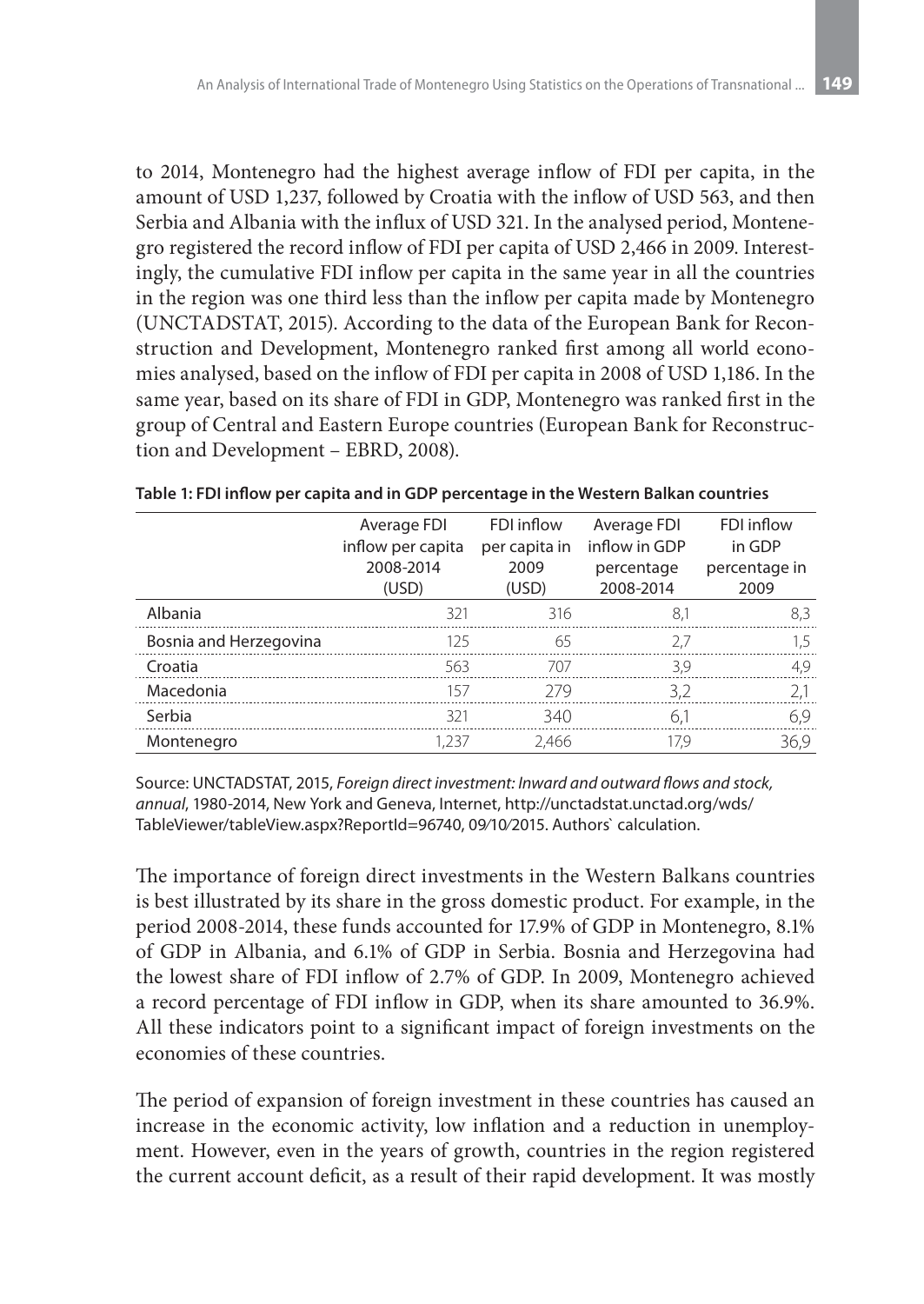covered from the inflow of foreign investments. The main reasons leading to these deficits are the low competitiveness of these countries and their serious imbalances (Jaćimović, 2010). The reduction of the levels of foreign direct investment during the crisis had a significant impact on the economic downturn in the Western Balkans countries. This was reflected in the increase of the budget deficit, which in some countries reached a level higher than the one prescribed by the Maastricht criteria. There was a simultaneous decline in both exports and imports, which brought to an even greater current account deficit. For these reasons, the current account deficit is a problem in the region. These countries try to finance the imbalances in the balance of payments with foreign investments. Therefore, foreign investments represent a good source for covering the payment balance deficit because they do not incur international liabilities, and have other advantages, too. However, this method of financing the deficit is hardly enough, so that these countries have to borrow abroad. Accordingly, it is very important for all the Western Balkan countries to continuously make efforts to create conditions for stronger FDI inflows in the future (Kovačević, 2009).

As is well known, Montenegro entered the process of transition with a ten years delay, only at the end of 1989. However, political events and sanctions halted the first steps of its transition. After ten years of economic stagnation, the adoption of a number of reform laws and the implementation of activities that promoted the development of economic freedom, Montenegro became the investment destination of noteworthy foreign investors. The largest inflow of foreign capital into the country was realized by investments through privatization.

Montenegro has been recording an extremely high inflow of foreign direct investment since 2005, and since then it has been one of the top European transition economies. Only in the period 2005-2009, total foreign investments amounted to EUR 3 billion. In this period, Montenegro recorded the highest FDI inflow per capita. In 2009, Montenegro had the highest FDI inflow in the amount of 1,066.5 million. Among countries the region, only Albania also achieved a growth of FDI inflow in the year after the beginning of the financial crisis. In the following year, there was a decrease of 48.2%, and this trend was continued in 2011, when foreign direct investments amounted to 29.5% less than in 2010. Net FDI inflow in 2012 amounted to EUR 461.6 million or 18.6% more compared to the previous year. The inflow of foreign direct investments in 2013 in the amount of EUR 323.9 million represents the lowest level in the past ten years. Net FDI inflow in 2014 amounted to EUR 353.9 million, which is an increase of 9.3% compared to the previous year. In the first nine months of 2015, net FDI inflow amounted to EUR 526.4 million, which is 101.6% more than in the same period of the previous year (Central Bank of Montenegro – CBM, 2015).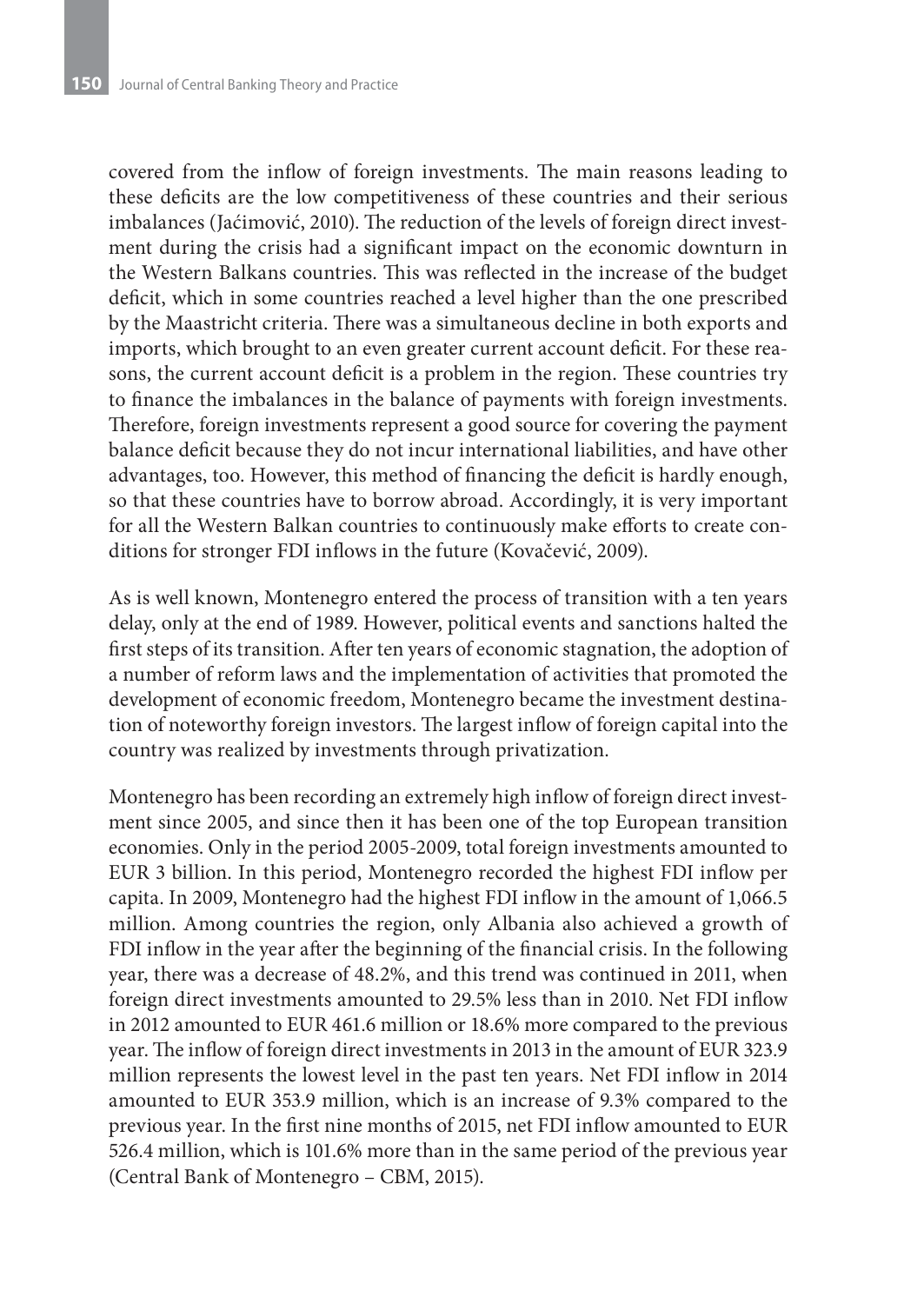In relative terms, if considering the values per capita or as GDP percentage, Montenegro remains the regional leader. For example, in 2013, with its lowest FDI level in the past ten years, Montenegro was still the first in the region according to the level of FDI of 10.13% of its GDP. Also, in 2011, when one of the lowest FDI inflows was recorded, the FDI per capita in Montenegro amounted to USD 899, and was three times higher than these values in Albania and Macedonia, and 40% more than the FDI inflow per capita in Serbia (UNCTADSTAT, 2015).

The global financial crisis, which influenced the flows of foreign direct investment on the global scale, has also affected Montenegro. However, it is reasonable to expect high FDI inflows in the years to come as well, considering the still untapped significant potentials with which to attract foreign investors, especially in the field of tourism (Valdanos, Jaz, Buljarica, Velika Plaža, etc.) and the implementation of major infrastructure projects.

#### **1.2. Montenegro in international trade**

Montenegro's participation in international trade is negligibly low. According to the World Trade Organization (WTO, 2014), Montenegro exported goods worth USD 494 million in 2013, while its import of goods totalled to USD 2.3 billion. Thus, Montenegro's total foreign trade exchange with the world amounted to USD 2.8 billion in 2013. On the list of 194 most significant world importers of goods, with the European Union taken as a single subject of international trade, Montenegro was 150<sup>th</sup>. With such an export achieved, it ranked 166<sup>th</sup> on the list of major exporters of goods.

In the international trade in services, Montenegro exported services worth USD 1.4 billion in 2013, while its imports of services amounted to USD 534 million, which means that its total foreign trade in services totalled USD 1.9 billion (WTO, 2014). With such trade volume, Montenegro ranked 114<sup>th</sup> among the most important world exporters of services and 157th among the top global importers of services.

By comparing the foreign trade exchange of Montenegro with its domestic product, we get its foreign trade coefficient, which in 2013 amounted to 62.2%. This high ratio reflects the fact that foreign trade is a very important activity for the Montenegrin economy, and that the country is increasingly more open to international economic cooperation. According to the World Trade Organization, the average annual foreign trade exchange of Montenegro per capita for the period 2011-2013 amounted to USD 7,598.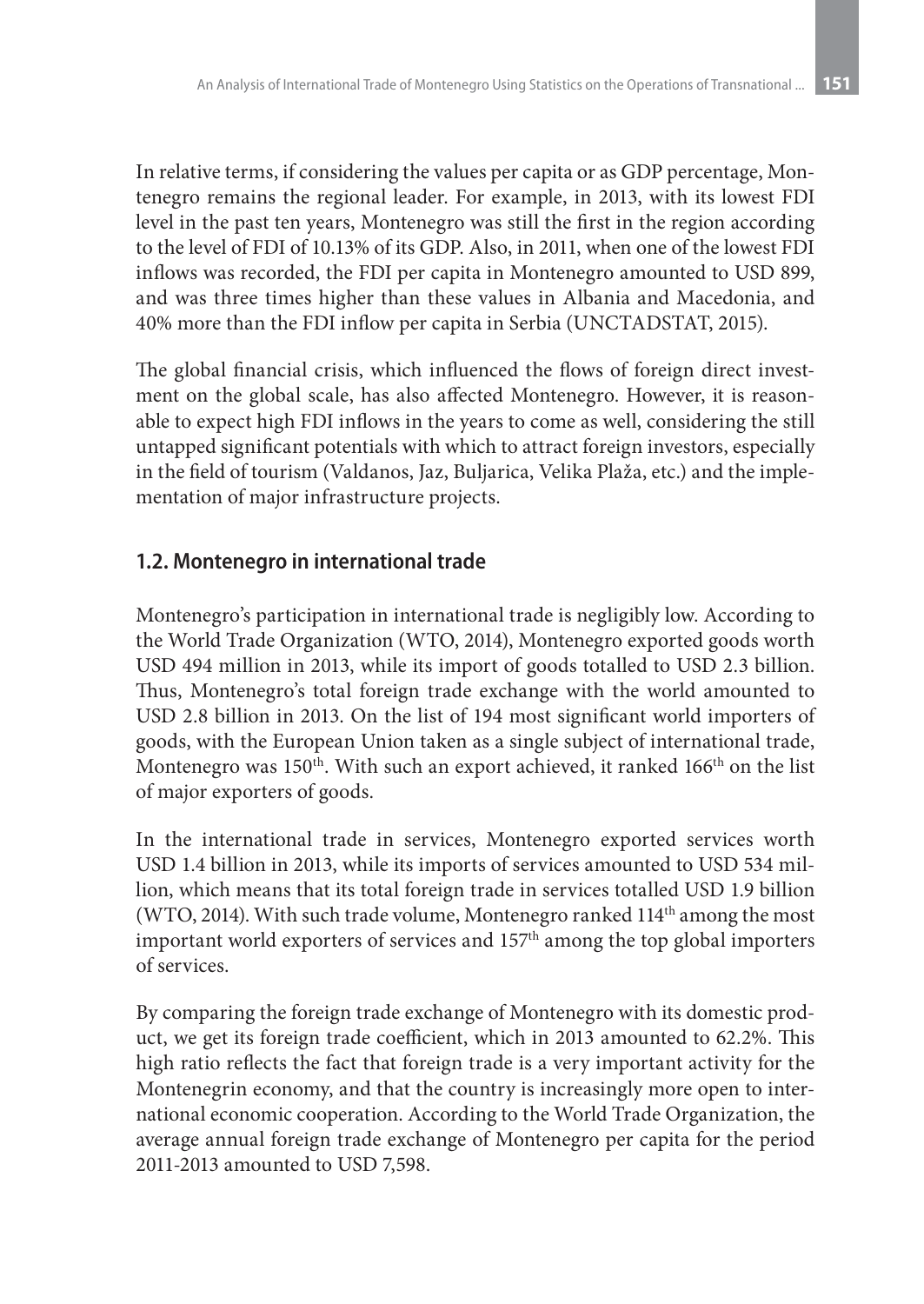Montenegro's participation in the world import of goods and services in 2013 was equal and amounted to 0.1%, while the participation of Montenegro in the world export of services amounted to 0.03%. The share of its export of goods in the same year was very small, i.e. not measurable (WTO, 2014). Therefore, due to its size and a small market and economic power, Montenegro cannot influence global developments. Consequently, it must accept the rules of the international market and fight for the best position that will contribute to its faster development.

Montenegro has been recording a continuous deficit in the foreign merchandise trade with the world. In the reporting period (Table 2), the largest deficit of EUR 2.083 million was recorded in 2008, which was 44.3% more than in 2007. A deficit decrease that started in 2009, due to the economic downturn and the reduced volume of trade caused by the economic crisis, continued in the next three years. In 2012, there was an increase in foreign trade deficit due to the reduction in exports of 19.2%. The trade deficit in 2013 was 4% lower compared to the previous year, while in 2014 it increased to the amount of EUR 1,451 million. Each year, the deficit was greater than the value of the export of goods.

|                                  | 2005  | 2006 2007          |         | 2008   | 2009     | 2010     | 2011   | 2012  | 2013                 | 2014      |
|----------------------------------|-------|--------------------|---------|--------|----------|----------|--------|-------|----------------------|-----------|
| Export of goods                  | 369   | 441                | 455     | 416    | 277      | 330      | 454    | 367   | 376                  | 333       |
| Import of goods                  | 1.043 | 1.457              | 2.073   | 2.530  | 1.654    | 1.657    | 1.823  | 1.821 | 1.773                | 1.784     |
| Balance of the trade in goods    |       | -674 -1.016 -1.618 |         | -2.114 | $-1.377$ | $-1.327$ | -1.369 |       | -1.454 -1.397 -1.451 |           |
| <b>Export of services</b>        | 330   | 418                | 674     | 751    | 680      | 747      | 906    | 998   | 994                  | 1 031     |
| Import of services               | 134   | 221                | 234     | 351    | 296      | 337      | 317    | 385   | 341                  | 340       |
| Balance of the trade in services | 196   | 197                | 440     | 400    | 384      | 410      | 589    | 613   | 653                  | 691       |
| <b>TOTAL EXPORTS</b>             | 699   | 859                | 1129    | 1.364  | 1.028    | 1.077    | 1.360  | 1.365 | 1370                 | -1.364    |
| <b>TOTAL IMPORTS</b>             |       | 1678               | 2.307   | -2.124 | 1.950    | 1.994    | 2.140  | 2.206 | 2 1 1 4              | - 2 1 2 4 |
| <b>TRADE BALANCE</b>             | -478  | -819               | $-1178$ | $-760$ | -922     | -917     | -780   | -841  | -744                 | -760      |

**Table 2: Foreign trade of Montenegro 2005-2014, in millions of EUR**

Source: for goods: Statistical Office of Montenegro, Statistical yearbooks for the selected years, except 2014, - Communication number 65 from 06 May 2015-Foreign trade exchange of Montenegro in 2014; for services: Central Bank of Montenegro, Annual reports of the chief economist for the selected years, except for 2013 and 2014-Annual Macroeconomic Report of the Central Bank of Montenegro.

In foreign trade exchange of services with the world, Montenegro has been achieving a surplus that ha been constantly growing, and which reached the level of EUR 691 million in 2014, or 5.5% more than in the previous year. Positive trends in foreign trade exchange of services are the result of favourable develop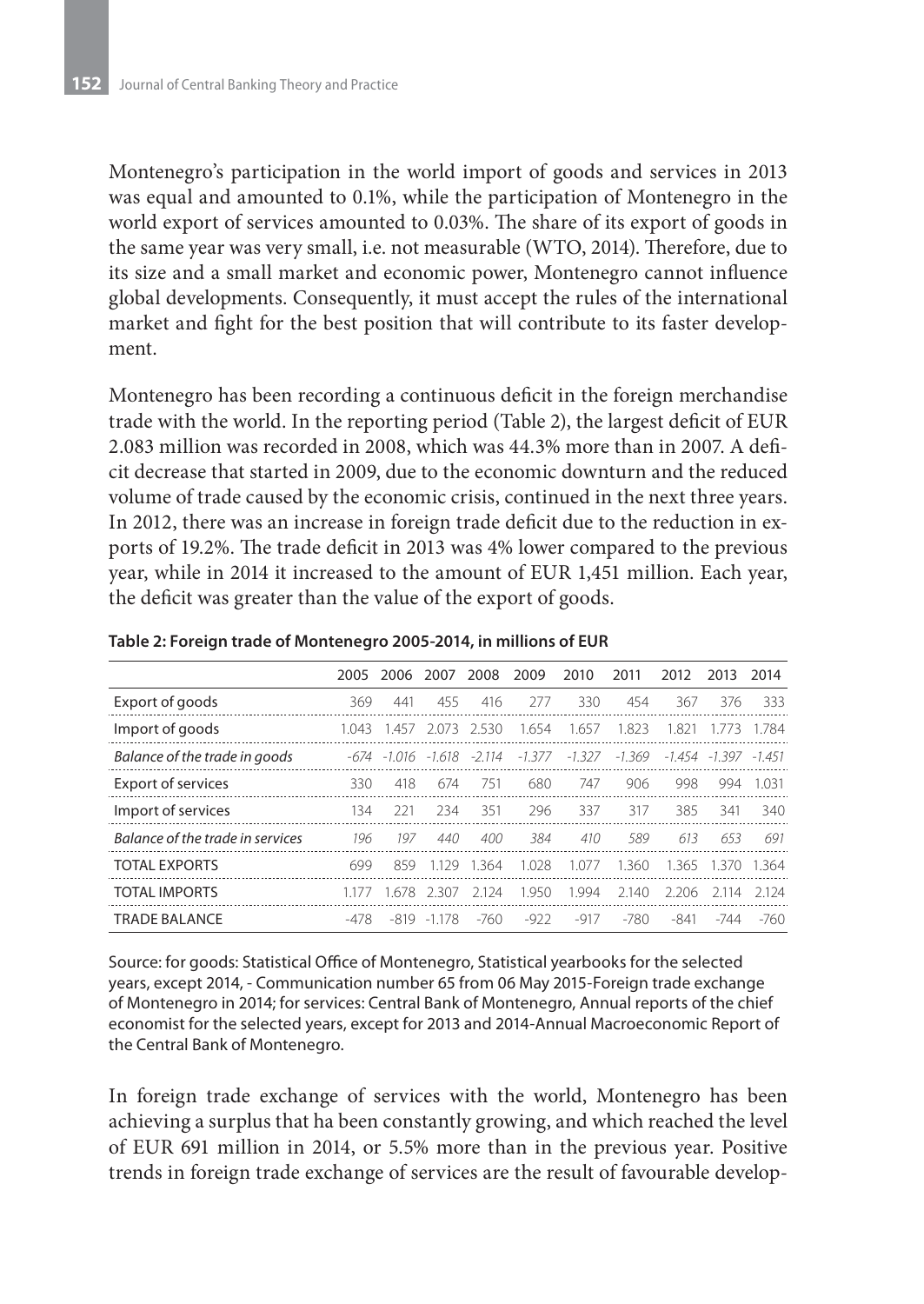ments in the field of tourism and transport. In all the years during the period 2005 - 2014, except for 2006, the surplus value was greater than the value of imported services.

The analysis of the position of Montenegro in international investment flows shows the great extent of dependence of economic development on foreign capital. The foreign trade of Montenegro records a constant deficit in the foreign trade in goods. However, the analysis of international trade of Montenegro would be incomplete if, in addition to traditional trade flows, it did not include the activity of foreign affiliates, as will be done in this work. Therefore, the existing concept of international trade statistics of Montenegro does not match its economic context, in which a large number of foreign affiliates operate. It does not collect statistics on their international trading transactions. For this reason, classical statistics should be complemented by a new approach of international trade analysis, which would take into consideration the operations of these very important subjects in the economy of Montenegro.

# **2. Statistics on the operations of affiliates of foreign companies in Montenegro**

Influenced by the impressive growth of foreign investment in the past decade, in 2014 the Statistical Office of Montenegro introduced the foreign affiliates' statistics (FATS) as a regular statistical survey. The report on the conducted pilot study on the operations of affiliates controlled by business entities based outside of Montenegro was published for the reference year 2013.

The development of statistics on activities of foreign affiliates is in accordance with the Regulation of the European Union no.716/2007, which defines the methodology for the collection, accounting, checking and publication of data on the operations of foreign affiliates. The legal basis is further complemented by the Regulation no. 747/2008 regarding the definitions of characteristics which are collected in this study and the application of classification NACE Rev.2, and the Regulation No. 364/2008, which defines the technical format for the transmission of data on foreign affiliates statistics and the variations that will be granted to Member States (Statistical Office of Montenegro-MONSTAT, 2014).

In its FATS statistics, the Statistical Office conducts the research of:

- *Outward foreign affiliates statistics* (OFATS statistics), which describes the activities of business entities abroad controlled by business entities residing in Montenegro.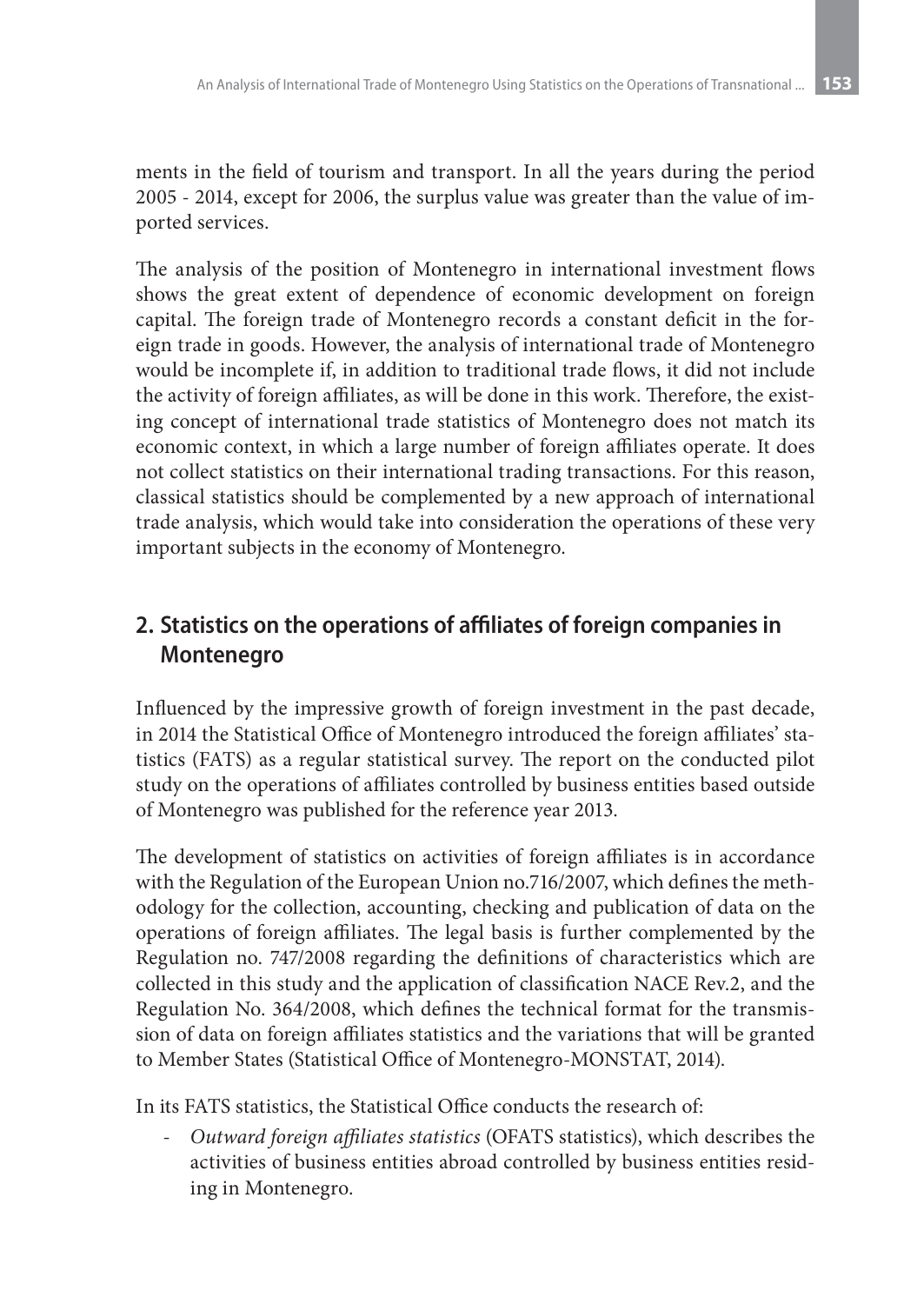- *Inward foreign affiliates statistics* (IFATS statistics), which describes the activities of business entities based outside of Montenegro.

The data sources are business entities that operate in Montenegro and that are controlled by business entities outside the country, as well as business entities abroad under the control of business entities based in Montenegro. Data is collected through special questionnaires drafted for the purpose of this research.

The framework used for the *outward foreign affiliates statistics* is the Register of the Central Bank of Montenegro on foreign direct investments. The variables that were collected in this study are: turnover, number of employees, and number of enterprises.

For the *inward foreign affiliates statistics*, the framework used is the Business Register of the Statistical Office of Montenegro, as well as the register obtained from the Central Bank of Montenegro. The characteristics collected are: the number of enterprises, turnover, production value, value added at factor cost, total purchases of goods and services, total purchases of goods and services purchased for resale in the same condition as received, staff costs, gross investment in material assets, and the number of employees. It covers all activities except for financial operations and insurance operations.

FATS statistics entails the publication of data on the macro level. According to the Law on Official Statistics and System of Official Statistics, foreign affiliates in Montenegro are obliged to submit the relevant data that is considered confidential and is not published. Therefore, individual company data is protected.

The obtained data, which is based on the conducted research on the operations of foreign affiliates in Montenegro, was published in the report "Statistics on Domestic Affiliates for 2013". Some 250 companies were taken into consideration, i.e. all companies with the production value exceeding EUR 250,000, and value added of EUR150,000.

According to sectoral activities, in 2013, foreign affiliates in Montenegro operated mostly in the trade sector (53%), followed by the services sector (31%), the construction sector (11%), and the industrial sector (6%). According to the country of origin of the capital, 65% of the surveyed companies, which are controlled by commercial entities outside of Montenegro, are based in six countries. The country with the largest share is Serbia (27%), followed by Russia with a share of 10%, Slovenia with 8%, the Netherlands and Cyprus with 7% and Croatia with 6%.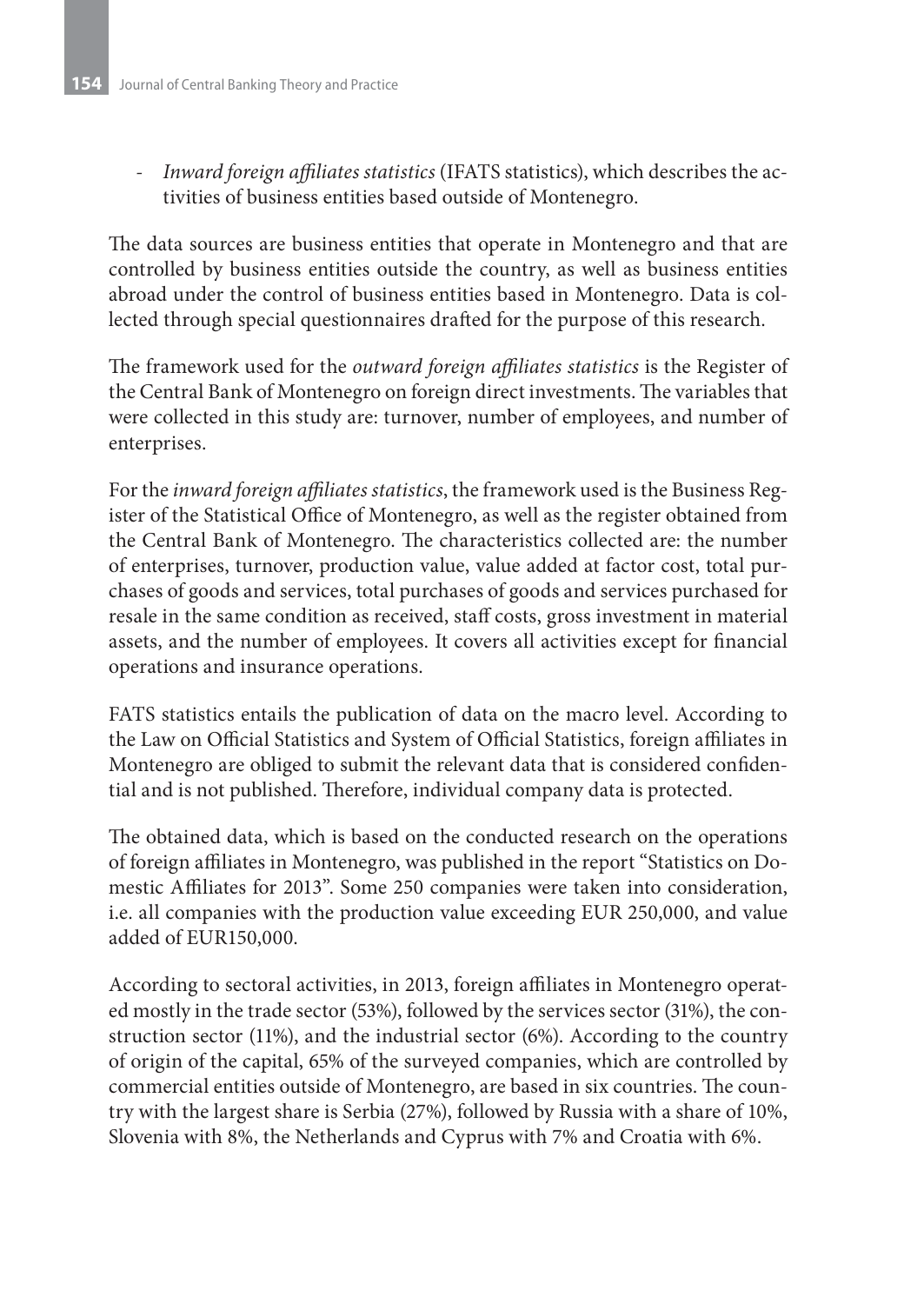The application of the FATS concept to international trade statistics of Montenegro provided us with information on the operations of foreign affiliates, as shown in Table 3. By analysing data on the turnover, production value, intermediate consumption, and gross value added we will see the extent of the influence of foreign companies on the economy of Montenegro.

| Sector                                                                           | Turnover  | value   | Production Intermediate Gross value<br>consumption | added   |
|----------------------------------------------------------------------------------|-----------|---------|----------------------------------------------------|---------|
| Wholesale trade and retail trade and<br>repair of motor vehicles and motorcycles | 536.023   | 87500   | 45754                                              | 41746   |
| Construction                                                                     | 27483     | 27053   | 18.628                                             | 8425    |
| Industry                                                                         | 383397    | 365 631 | 196824                                             | 168 807 |
| Services                                                                         | 288.678   | 270654  | 132 297                                            | 138 357 |
| Total:                                                                           | 1.235.581 | 750.838 | 393.503                                            | 357335  |

Source: Data received from MONSTAT, based on authors` written request.

The *turnover* of foreign affiliates in Montenegro amounted to EUR 1,236 million in 2013. Observed by the sectors, the largest share in foreign affiliates' turnover was achieved by the sector of wholesale and retail trade and the sector of repair of motor vehicles and motorcycles (43%), while the lowest share was achieved by the construction sector (2%). Given the fact that the 2013 turnover of all companies operating in Montenegro amounted to EUR 6,374 million (Monstat, 2014), we conclude that foreign affiliates accounted for 19.4% of total turnover.

The analysis of *production value* indicates that foreign affiliates accounted for a large part of the total value of production in Montenegro in 2013. The production value of all enterprises in Montenegro realized in 2013 amounted to EUR 3,281 million (Monstat, 2014), while the production value realized by companies that are controlled by companies outside Montenegro amounted to EUR 751 million. Therefore, foreign affiliates` participation in the total production value amounted to 22.8%. The largest share in the production value of foreign affiliates has been achieved in the industrial sector (49%) and the services sector (36%).

The value of *intermediate consumption* of the businesses operating in Montenegro that are controlled by entities outside of Montenegro amounted to EUR 394 million in 2013. The industry sector and the service sector accounted for 84% of the intermediate consumption of foreign affiliates. Comparing the intermediate consumption of foreign affiliates with the intermediate consumption of all companies operating in Montenegro (EUR1.942 million), we take note of their significant share of 20%.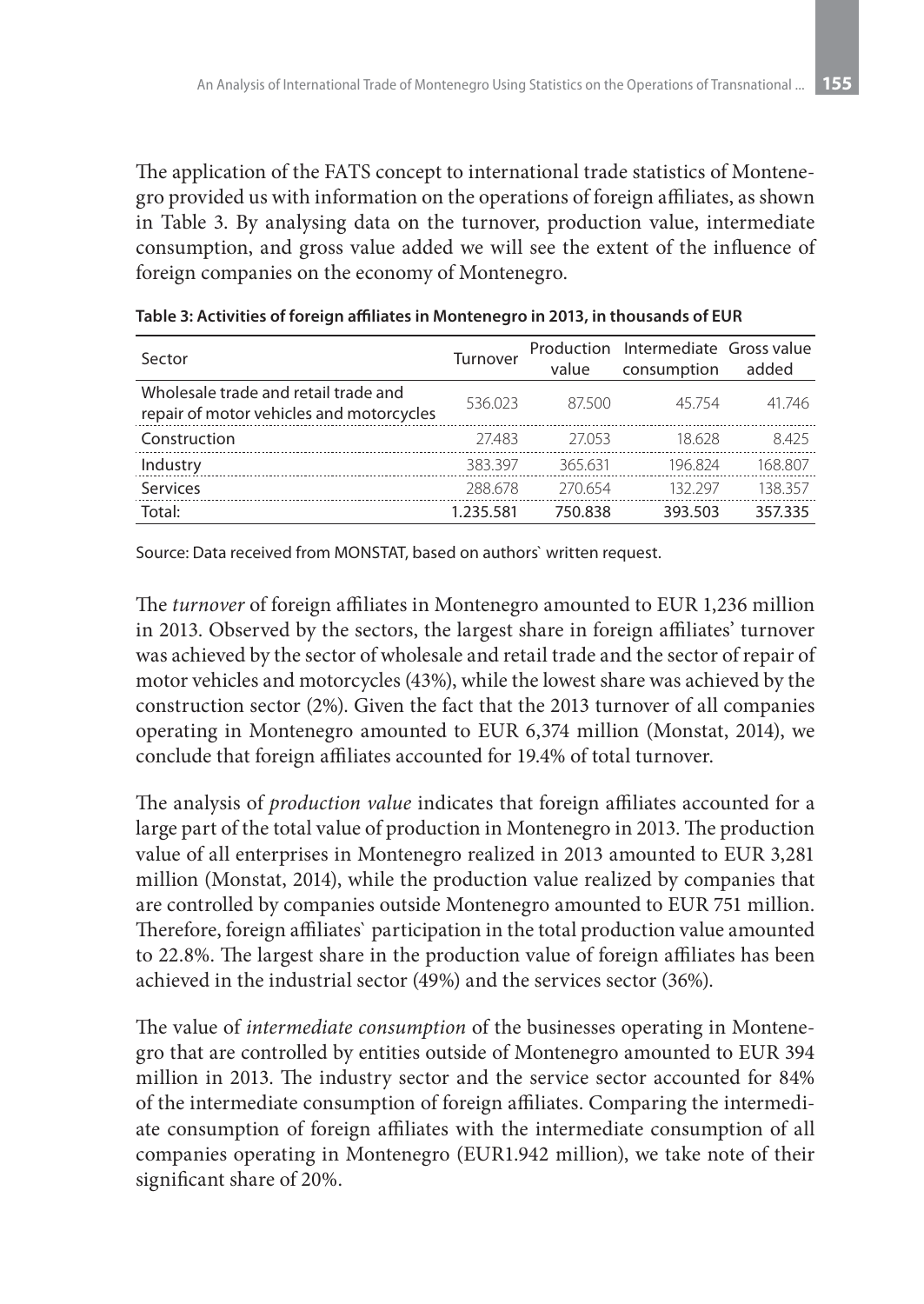In 2013, foreign affiliates in Montenegro realized a *gross value added* in the amount of EUR 357 million. The highest gross value added was achieved by the industrial and service sectors, which accounted for 86% of total gross value added attained by affiliates in Montenegro. Given that the gross value added of all companies operating in Montenegro in 2013 amounted to EUR 1,139 million (Monstat, 2014), it is noted that the 27% share of foreign affiliates represents a significant segment of the total amount.

Considering the activities of foreign affiliates in Montenegro, we have seen that operations of the affiliates of foreign companies are very important for its economy. Foreign capital was mostly present in the trade sector and the service sector, and most often it came from Serbia and Russia. Foreign affiliates made the largest contribution to generating gross value added. Through the analysis by industry of the four variables, we noticed that foreign affiliates were most active in generating gross value added, intermediate consumption and production values in the industrial sector, while the biggest turnover was generated in the sector of wholesale and retail trade and repair of motor vehicles and motorcycles.

Therefore, in Montenegro, as in other countries, transnational companies represent very active economic participants, but their potential is far from being fully exploited.

### **3. Calculating Montenegro's exports by using the FATS concept**

The calculation of Montenegro's exports by using the FATS concept will be done for the sector of goods, although the author's initial intention was to calculate the export of Montenegro for the sector of tourism as the most important export products of Montenegro. Namely, in international trade, Montenegro generates constant surplus in the services sector, and its share in the total export of goods and services in 2014 was as high as 74%. Tourism accounted for 66% of total service revenues achieved in 2014. According to the estimates of the World Travel and Tourism Council, the direct impact of tourism on the gross domestic product of Montenegro in 2012 amounted to 9.9%, while the employment generated by tourism accounted for 17.6% of total employment (Government of Montenegro, 2013). Despite the strong influence of tourism on the economy of Montenegro, the idea of the authors could not be implemented for several reasons. Like in most countries that generate significant revenue from tourism, the data on annual revenue in Montenegro is collected on the basis of the assessment done by the Central Bank of Montenegro. The assessment itself is prepared based on the data obtained by the Statistical Office of Montenegro on the number of overnight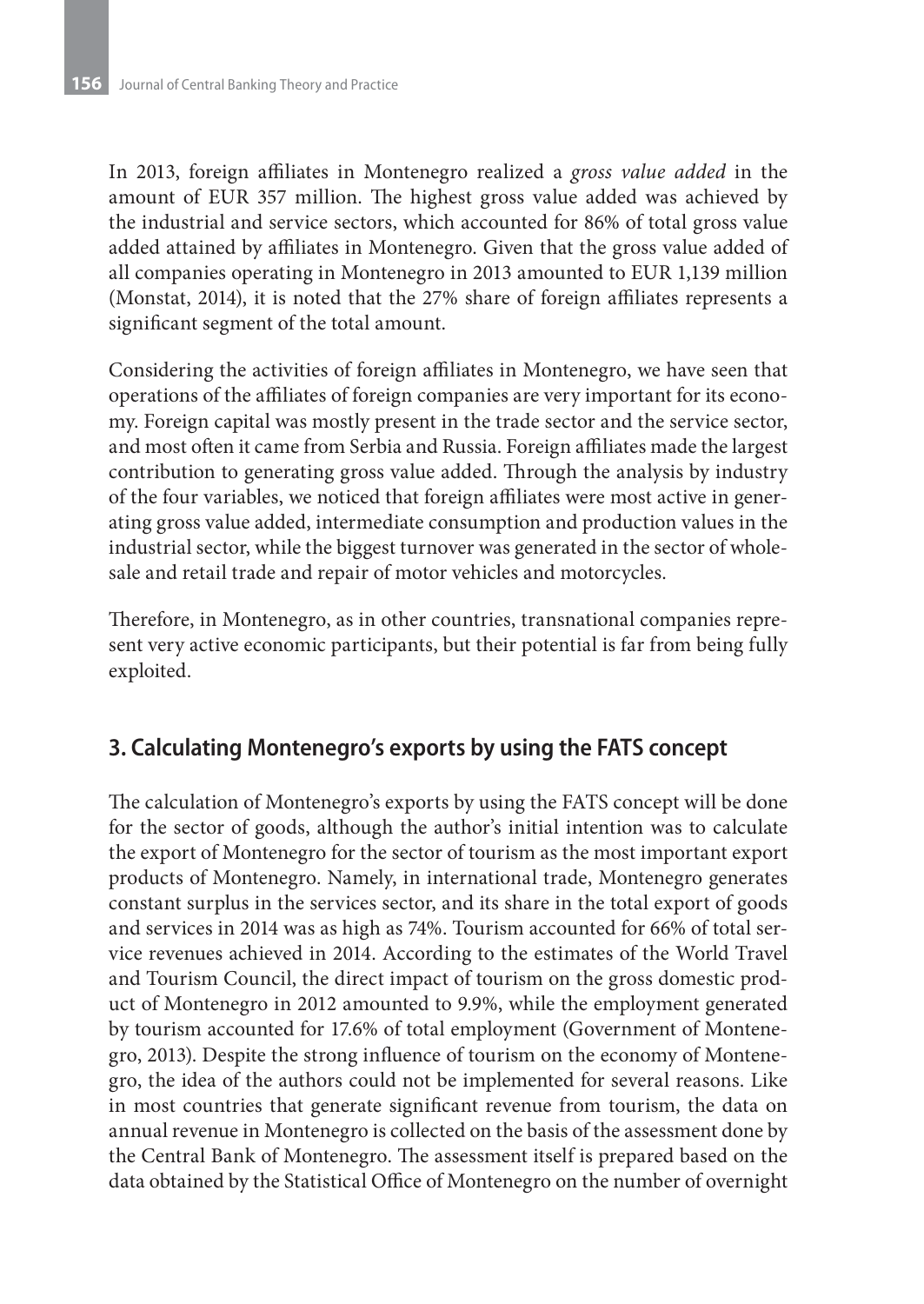stays of foreigners, with the addition of an estimate on the number of unregistered tourists, which is then multiplied by the estimated daily spending per tourist. This number is further supplemented by the data on health and education services. Another reason is the lack of accurate records on accommodation facilities which Montenegro offers. Private accommodation constitutes a significant segment of the total accommodation capacities in Montenegro. According to the latest official report of the Statistical Office as of 2011, Montenegro had 157,697 accommodation facilities, of which only 18.1% were hotel facilities. Many international institutions' studies speak of a much larger number of accommodation facilities, and a more unfavourable structure (300,000 beds, 13% of which in hotel accommodation). This is corroborated by the fact that a significant number of units is owned by foreigners (mainly from former Yugoslav countries and Russia), though this is not supported by a single record, as the data is collected separately by municipal administrations. Moreover, a large number of these accommodation units are used for renting, which further complicates the assessment of tourism revenues.

Based on the above, one can imagine how difficult it would be to assess the revenues from tourism and how many inadequacies there are in the official estimates. If we compared the statistics provided by the Central Bank of Montenegro with tourism revenues as registered through payment system transactions and the banking system, we would see that the data of the official statistics is doubled. All this indicates that the estimate-based statistics are rather unrealistic. According to the rules of FATS statistics, services provided to non-residents by the affiliates of transnational companies are attributed to the country of origin of capital, rather than to the country where the investment is realized. In Montenegro, the global hotel brands are present in their high quality capacity  $(4^*$  and  $5^*$ ), which account for 24% of the hotel accommodation offer. However, they make up only 5.6% of the total accommodation capacity. Knowing that high-profit hotel accommodation, which is mostly foreign owned, generates the highest revenue per guest per day and has the longest season, it would not be sufficiently representative for the calculation of exports due to its small share in total tourism revenues. In the future, it is necessary to develop new models of service statistics, which may represent the developments in this area in a reliable and quality manner.

For that reason, the FATS concept will be applied to the calculation of Montenegro's exports of goods in 2009. According to the Statistical Office, the export of goods of Montenegro in that year amounted to EUR 277,011 thousand, which is 36.1% less compared to 2008. Montenegro's export of goods is dominated by products of the metal industry, and 2009 was the last year in which the biggest exporter of goods in Montenegro (the Aluminium Plant Podgorica) was in ma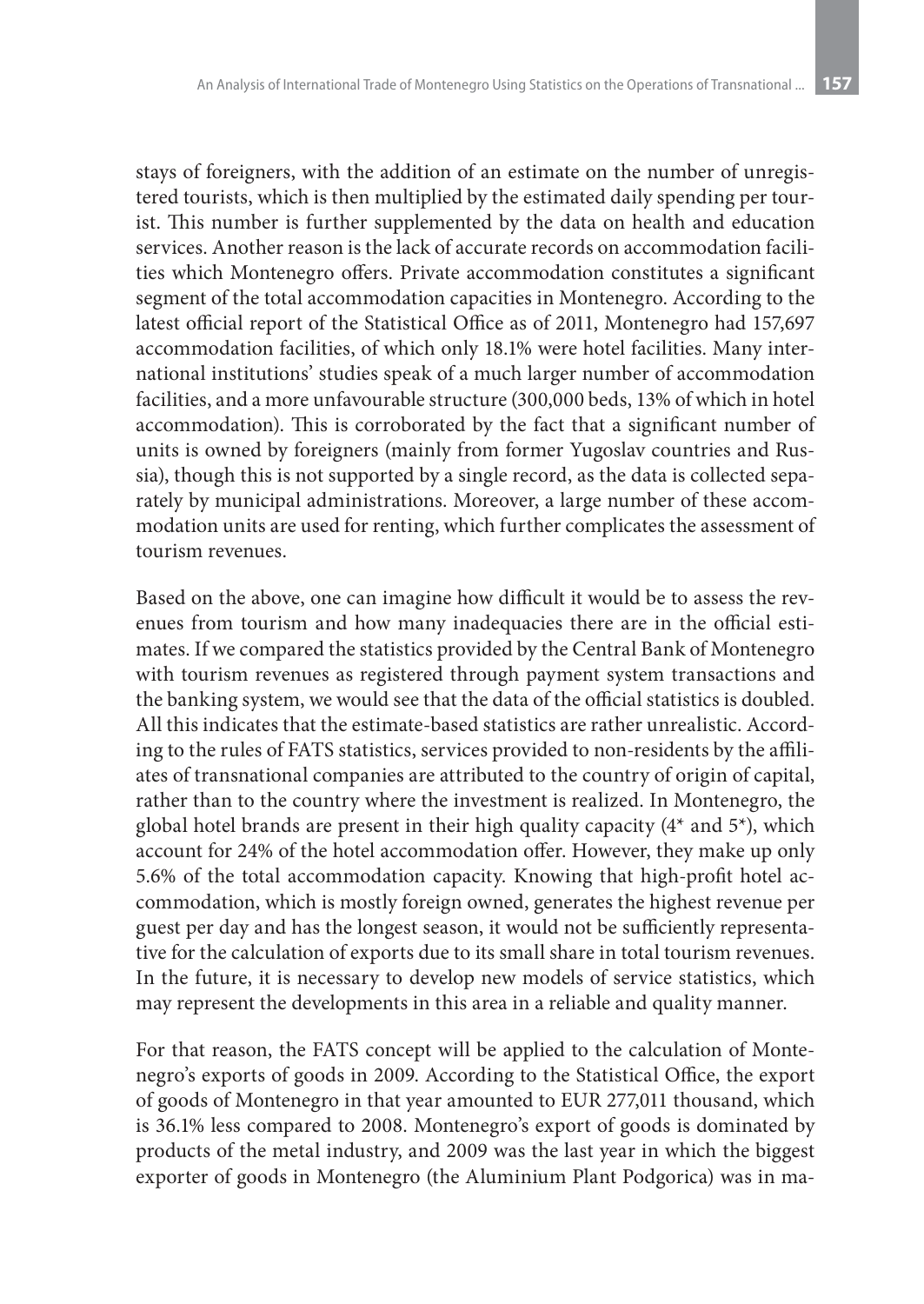jority foreign ownership. Although the value of exports in 2009 was the smallest in the past decade, due to falling metal prices and reduced production, this is the reason for which that year was chosen for the study.

The first step in the research was the selection of about a dozen major exporters of goods from Montenegro that are in majority foreign ownership. The selection of companies was carried out by the authors, by researching Montenegro's exports according to their activities on the basis of official statistical reports, and then by the analysis of financial and audit reports of these companies.

After defining the list of the largest foreign exporters and the value of their exports, the sales revenues were determined from the available annual accounts of these companies. This data was needed in order to get the information on domestic sales of foreign affiliates. This information was determined by subtracting the revenues generated by the export of goods from their total sales revenue.

The third step was the intended study of the sales that Montenegrin transnational companies achieve abroad. Given that the lists of the largest transnational companies in the world published by UNCTAD do not include any of the companies from Montenegro, it was necessary to look for another source of information. We addressed the Statistical Office of Montenegro in order to receive information on the sales of Montenegrin companies abroad from the pilot study on the operations of foreign affiliates in 2013, which we planned to later customize to year 2009 based on the outflow of foreign direct investments in Montenegro. However, the response of the Statistical Office was negative due to the confidential nature of the requested data, given that the survey covered only 20 companies, and in some cases with only one company active in the sector. Knowing that in the previous period Montenegro had a small outflow of foreign direct investments, resulting in a small number of affiliates abroad, we decided not to consider this data, rather certain that it would not significantly affect the calculation.

Finally, as the last step, the export of Montenegro was calculated by the FATS concept, using the information on eight foreign companies that, according to the authors of the study, are among the largest exporters of goods in Montenegro. It is important to note that it was not possible to receive data from company Hemomont, the first and the largest drug factory in Montenegro, which is in majority ownership of the Hemofarm Vršac.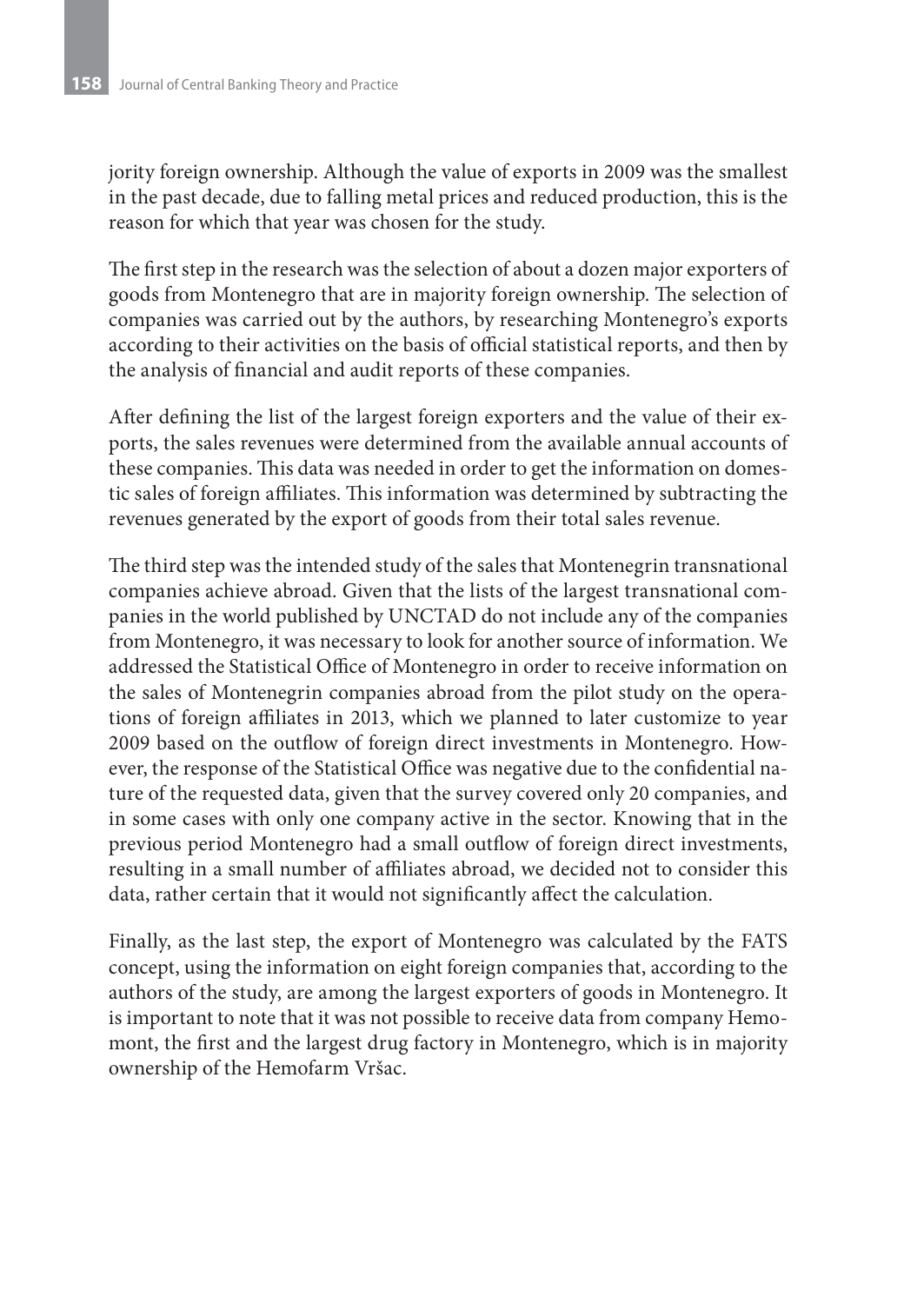| N                     | Name of the exporter                                 | Majority ownership of<br>the exporter                       | Activity                                                 | Sales<br>revenue | Export | Domestic<br>sales |
|-----------------------|------------------------------------------------------|-------------------------------------------------------------|----------------------------------------------------------|------------------|--------|-------------------|
| 1.                    | <b>Aluminium Plant</b><br>Podgorica                  | "CEAC Holdings<br>Limited", Cyprus<br>$-58.73%$             | manufacture of<br>aluminium                              | 78.943           | 73.365 | 5.578             |
| $\mathcal{P}_{\cdot}$ | Ironworks Nikšić JSC Nikšić                          | "MN Specialty Steels<br>Limited", Holland<br>$-59,28%$      | manufacture<br>of iron                                   | 39.604           | 27.603 | 12.001            |
| 3.                    | Jugopetrol JSC Kotor                                 | "Hellenic Petroleum<br>International S.A",<br>Greece -54,4% | exploitation and<br>transport of oil<br>and oil products | 114.887          | 15.987 | 98.900            |
| 4.                    | Industry of beer and juices<br>"Trebjesa" JSC Nikšić | "StarBev company",<br>Czech Republic -74,66%                | manufacture of<br>beer                                   | 27.300           | 2.300  | 25.000            |
| 5.                    | Bauxite mines JSC Nikšić                             | "CEAC Holdings<br>Limited", Cyprus<br>$-63,63%$             | bauxite<br>extraction                                    | 5.829            | 403    | 5.426             |
| 6.                    | Nikšić Mill JSC Nikšić                               | "Agroglobe" d.o.o.,<br>Serbia - 69,91%                      | manufacture of<br>mill products                          | 4.113            | 1.326  | 2.787             |
| 7.                    | Daido metal Kotor                                    | Daido Metal Co Ltd.<br>Japan-85,61%                         | manufacture of<br>bearings and<br>gears                  | 3.381            | 3.348  | 33                |
| 8.                    | Galenika Montenegro LTD                              | Galenika JSC Belgrade,<br>Serbia-75%                        | manufacture of<br>pharmaceutical<br>products             | 2.848            | 119    | 2.729             |
| Total:                |                                                      |                                                             |                                                          | 276.905 124.451  |        | 152.454           |

**Table 4: Operations of foreign affiliates in Montenegro (Sales revenue, export and domestic sales), 2009, in thousands of EUR**

Source: Companies' databases and the Commission and the Securities and Exchange Commission of Montenegro, Internet, http://www.scmn.me.

Analysing Table 4, we may see that the total export of the selected eight foreign affiliates constitutes 44.9% of the export of goods of Montenegro in 2009. In addition, their sales revenues, i.e. their exports increased by the value of the sales on the Montenegrin market, are almost the same as the export of goods of Montenegro. The export of only one foreign company, the "CEAC Holdings Limited", represents 26.6% of Montenegro's export of goods.

The calculation of Montenegro's exports by the FATS method was done in the following way. First, we subtracted the exports of foreign affiliates in Montenegro (amounting to EUR 124,451 thousand) from the export of Montenegro as calculated by classical statistics (EUR 277,011 thousand). Then, from this result, we subtracted the domestic sales of foreign affiliates on the market of Montenegro (EUR 152,454 thousand). Finally, we got the value of exports of Montenegro according to FATS statistics, which amounts to only EUR 106 thousand. As previously stated, this calculation did not take into account the value of the sales of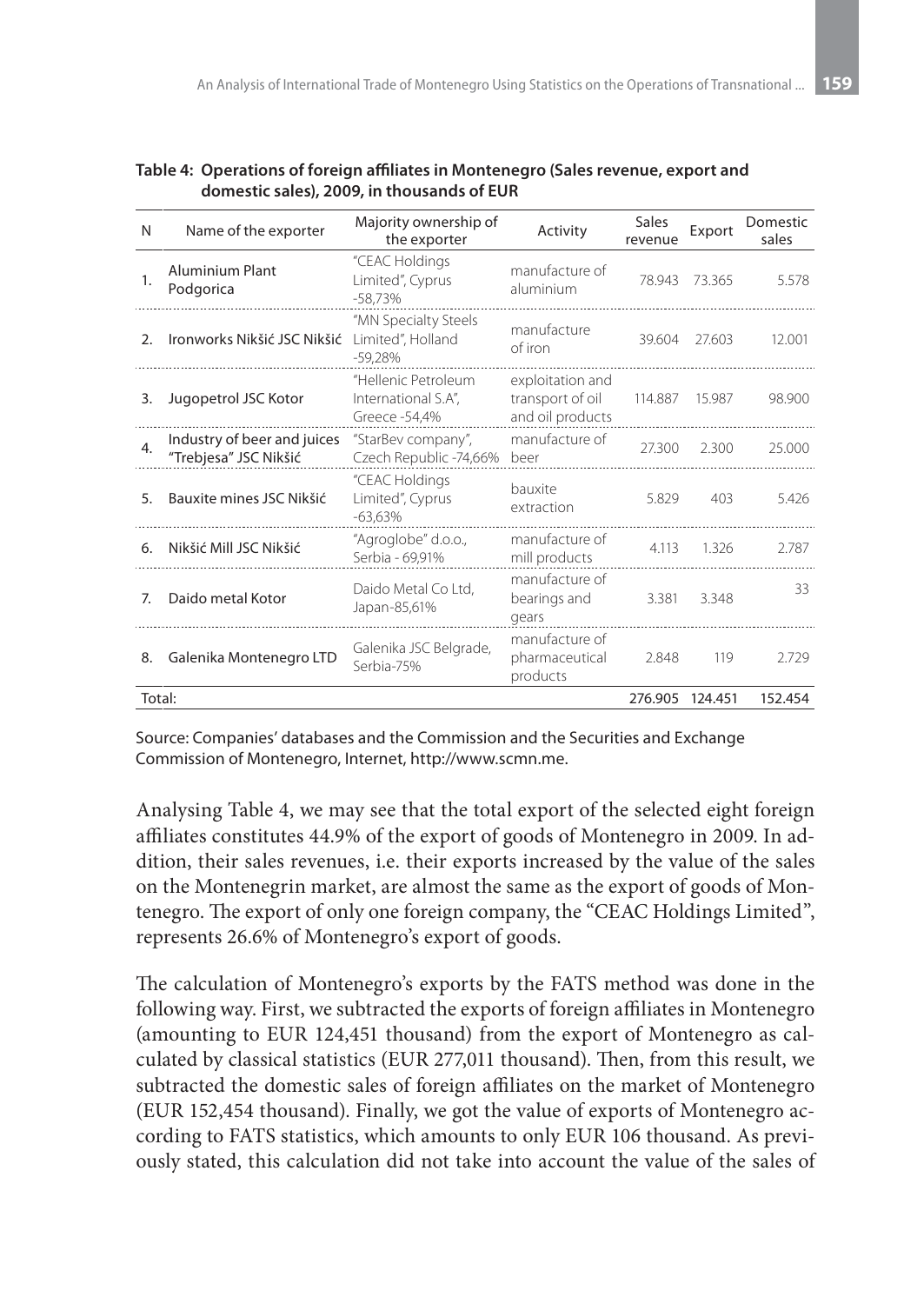Montenegrin affiliates on the foreign markets, which is normally added to the classical export and increases the export value according to FATS.



#### **Picture 1: Calculation of Montenegrin export in 2009 according to FATS statistics**

Therefore, the calculation of exports of Montenegro using the FATS methodology, based on the variables of eight foreign companies operating on the market of Montenegro, shows that the value of exports resulting from this new approach is lower than the value of exports calculated using the usual approach for as much as EUR 276,905 thousand, or 99.9%. If the analysis included all foreign exporters of goods in Montenegro, the calculation of exports by FATS statistics would result in a negative value. This study has allowed us to perceive the extent of participation of companies with majority foreign ownership in the Montenegrin export of goods. The relevance of this issue is especially conspicuous because of the fact that the high rates of foreign affiliates' participation in Montenegro's export of goods exacerbate the already bad situation in its underdeveloped export sector. For these reasons, it is important for the FATS statistics to describe the actual situation and to show how much export Montenegro actually generates, and how much is actually generated by foreign affiliates. The challenge for Montenegro, but of other countries as well, is to establish the best possible relationship with the global trade network and to achieve the greatest possible benefits from it. Hence, it is of utmost importance for a country to determine how much the domestic economy actually contributes to the creation of an export product. This is made possible by a new statistical concept, which follows the technological process of creating products and services, and quantifies the contribution of the country via the built-in added value.

### **5. Conclusion**

The results of this study bring to the conclusion that globalization is an extremely complex process, particularly in terms of its statistical monitoring and measurement. Each country must carefully consider the effects of this process in order to take advantage of the benefits it may provide. Transnational companies, whose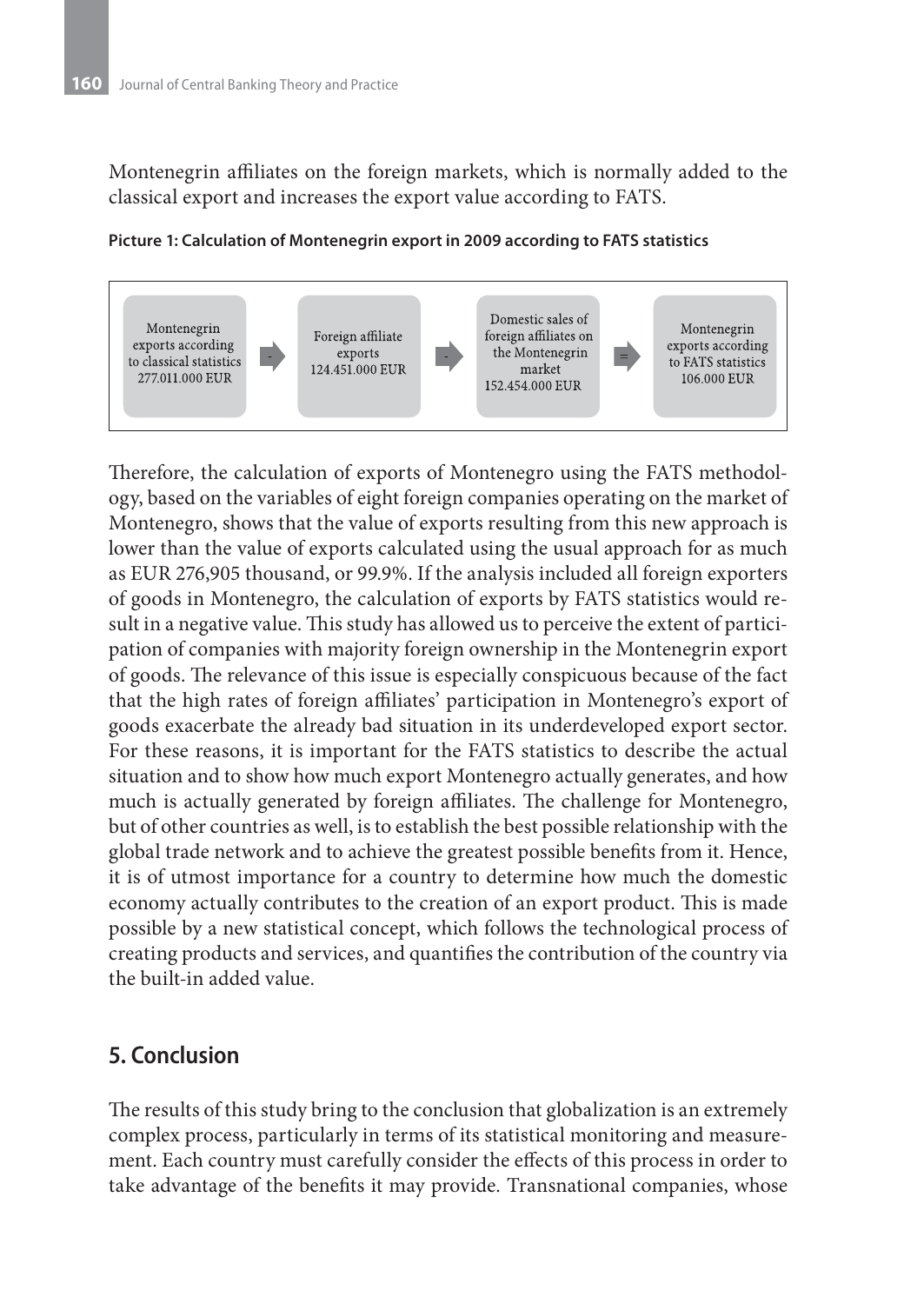activities are not registered by official statistics, have become the dominant participants in international trade.

Therefore, classical foreign trade statistics should be complemented by the statistics that monitor international production, i.e. statistics on the activities of transnational companies. Trade policymakers must have the right information on the internationalization of their economies and the complex relations within transnational companies. Because of the proven importance of the application of this new statistical instrument in the implementation of adequate foreign trade policy, it is necessary to continue working on its development and methodological adjustment in order to achieve global comparability.

Based on the analysis of the use of this new foreign trade analysis approach to the economy of Montenegro, we have found its significant positive impact on our economy.

The research conducted on the calculations of the export of Montenegro by using the FATS concept showed how much companies with the majority foreign ownership participate in the export of goods of Montenegro. The result is typical for developing countries, i.e. the export value obtained by this new approach is almost 100 percent lower than the export value obtained through the classical approach. This emphasizes the significance of the foreign affiliates' participation in Montenegro's exports. Consequently, by using FATS statistics, we determined how much the actual export of Montenegro is, and how much of its export is controlled by foreign capital.

We have shown that the new instruments in the analysis of foreign trade statistics are essential. The data obtained by classical statistics no longer suffice. By complementing the new methods with those that have been in use for a long time, we will obtain better quality data on the mobilization of domestic resources on the basis of exports and imports and get the real picture of the position of Montenegro in the international division of labour. Maintaining the best foreign policy to take advantage of all the benefits of the globalization process will largely depend on the development of new statistical concepts and their methodological adjustment to the terms of global comparability.

The development of FATS statistics is heading towards the calculation of foreign trade by newly added values, which may most accurately indicate the benefits of a country and its exporters in a situation where international trade is dominated by global value chains.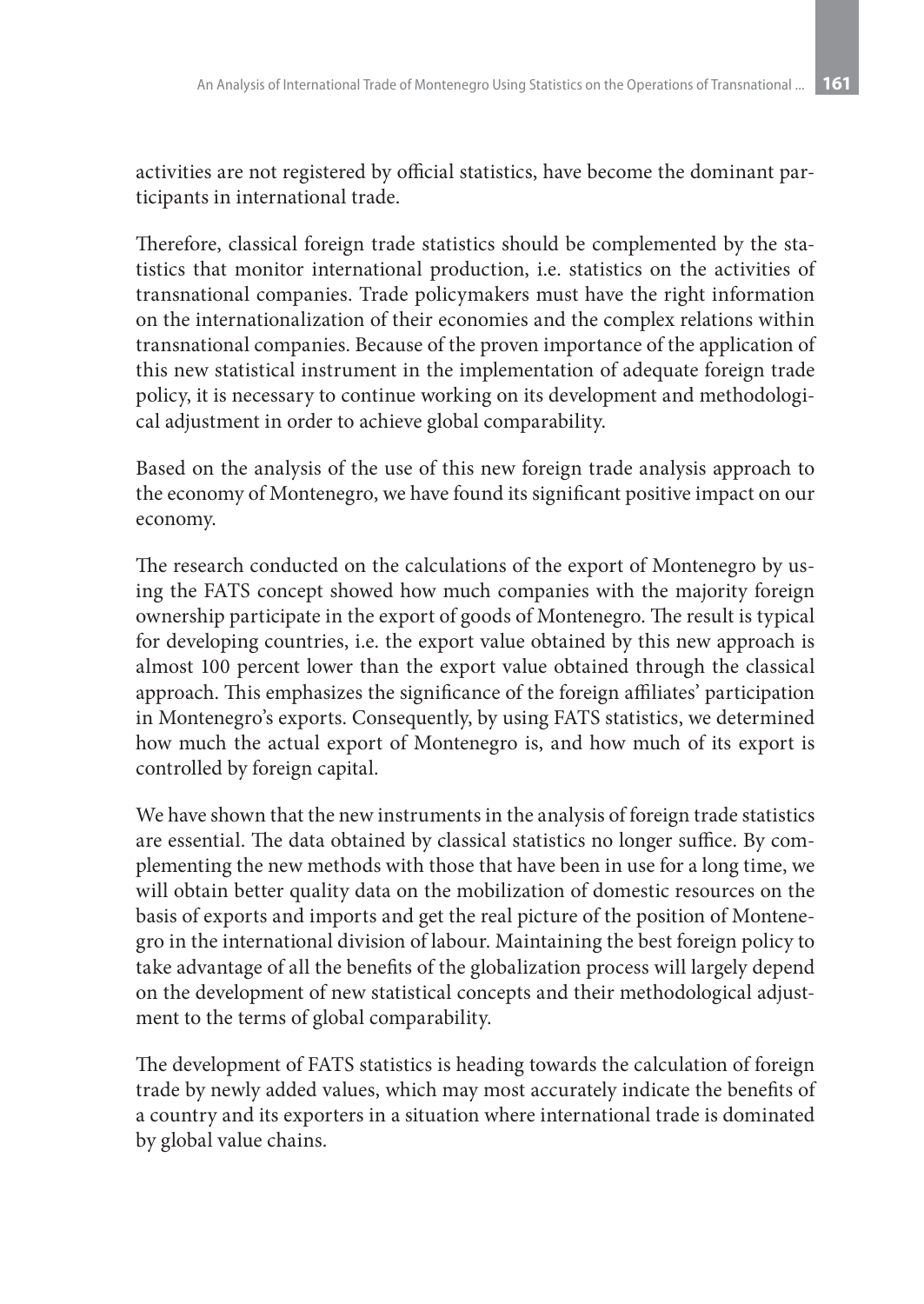### **References**

- 1. Bjelić, P., Trošić Jelisavac S. & Petrović Popović I. (2010). Savremena međunarodna trgovina, *Institut za međunarodnu politiku i privredu*, Beograd.
- 2. Centralna banka Crne Gore. (2015). *Makroekonomski izvještaj CBCG za III kvartal 2015,* Podgorica.
- 3. European Bank for Reconstruction and Developmen. (EBRD). (2008). *Transition report 2008,* London.
- 4. Jacimovic, D. (2012). "*Increasing effectiveness of FDI might improve the Competitiveness in Western Balkan Region",* Book of proceedings: Economic and Social development, Varazdin Development and Enterpreneurship Agency and Faculty of Commercial and Bussienss Sciences, Frankfurt.
- 5. Kovačević, R. (2009). "Strane direktne investicije kao izvor finansiranja deficita platnog bilansa zemalja u tranziciji*"*, U *Inostrani kapital kao faktor razvoja zemalja u tranziciji* -zbornika radova, ur. Maksimović Ljiljana, 28, Univerzitet u Kragujevcu, Ekonomski fakultet.
- 6. Kozlow, R. (2006). Globalization, Offshoring, and Multinational Companies: What Are the Questions, and How Well Are We Doing in Answering Them?. Bea Papers 0057, Bureau of Economic Analysis, Washington, 2.
- 7. Li, C. et al.(2010). Foreign Affiliate Sales and Trade in Both Goods and Services. *National Bureau of economic research*, Working Paper No. 16273, Cambridge, 2010, 16.
- 8. Stiglitz, J. (2002). Globalization and Its Discontents. *WW. Norton&Company*, New York,9.
- 9. UN, EC, IMF, OECD, UNCTAD, WTO. (2012). *Manual on Statistics of International Trade in Services*, Geneva, Luxembourg, New York, Paris, Washington, 93.
- 10. UNCTAD. (2015). *World Investment Report 2015: Reforming International Investment Governance*, UN, New York and Geneva, 18.
- 11. UNCTADSTAT. (2015). *Foreign direct investment: Inward and outward flows and stock, annual, 1980- 2014,* New York and Geneva.
- 12. Vlada Crne Gore. (2013). *Akcioni plan za pripremu turističkih sezona-Agenda reformi u oblasti turizma*, Podgorica.
- 13. World Trade Organization. (2014). *Trade profiles 2014*, Geneva, 118-126.
- 14. Yamaguchi, E. (2005). FATS Statistics: Producing Statistics for Broadly-Defined Trade in Services. *Bank of Japan Working Paper Series,*  No.05-E-11,1.